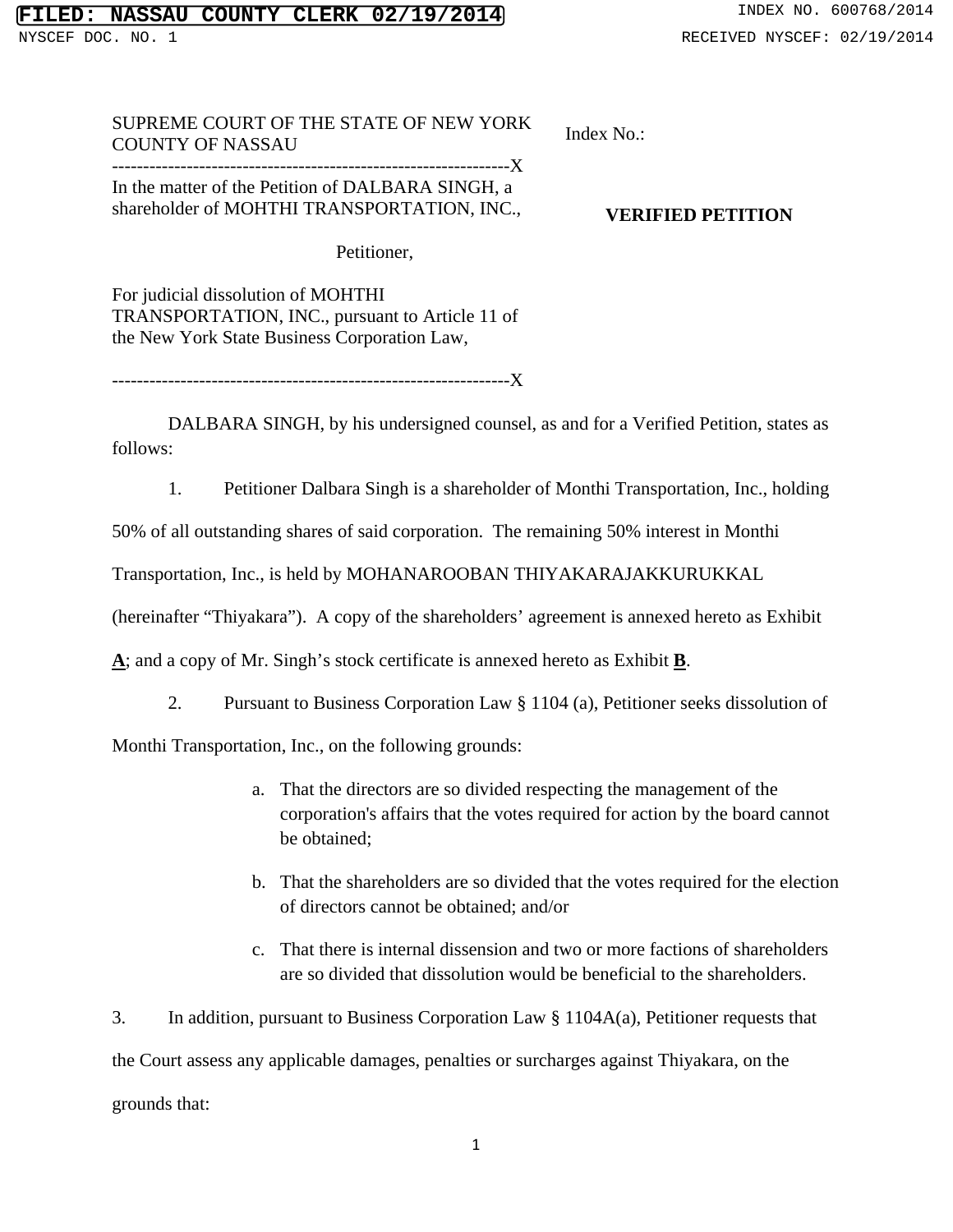- a. Thiyakara, a shareholder and officer of the company, in control of the corporation, is guilty of illegal, fraudulent or oppressive actions toward the complaining shareholder; and/or
- b. The property or assets of the corporation are being looted, wasted, or diverted for non-corporate purposes by Thiyakara.

3. Mohthi Transporation, Inc., is a domestic business corporation organized under and existing by virtue of the laws of the State of New York, and was created on December 6, 2006. The corporation is engaged in the business of interstate trucking.

4. Beginning in or around October 2012, Thiyakara, then the sole shareholder of Mohthi Transportation, and Petitioner discussing Petitioner's purchasing a one-half interest the company.

5. Between October 2012 and March 7, 2013, in anticipation of receiving a one-half interest in the company, Petitioner made substantial capital contributions to Mohthi Transportation, Inc., including but not limited to purchase of a 2007 Columbia Freightliner Tractor, purchase of a 2006 utility trailer, and payment of various expenses. In total, Petitioner made contributions of approximately \$100,000 to the company.

6. On March 7, 2013, Thiyakara and Petitioner executed a shareholders' agreement, Exhibit **A**, through which he acquired a 50% ownership interest in the company.

7. Almost immediately upon Petitioner's acquisition of a one-half interest in Mohthi Transportation, there was irretrievable division and dissension between Thiyakara and Petitioner. The business remained predominantly controlled by Thiyakara, and he continued to behave as the sole owner of the business. The business was generating income, and should have been able to pay its expenses, with a reasonable profit left over. Not only was Petitioner not being given any share of the profits, but Petitioner was being asked to make additional contributions to the

2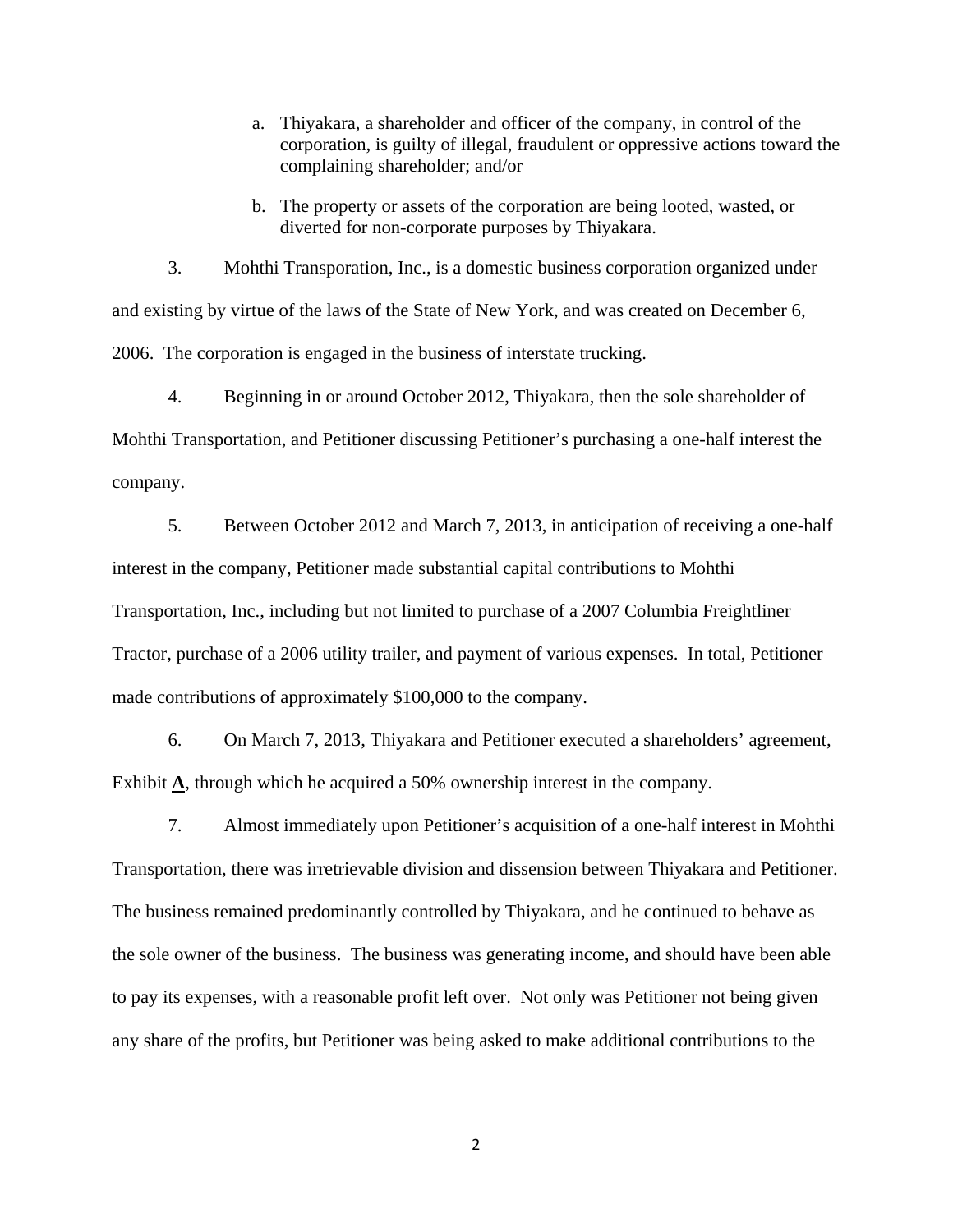company. At the same time, Petitioner learned that Thiyakara was using corporate funds to pay for his personal expenses.

8. On April 13, 2013, just over one month after Petitioner acquired a one-half interest in the company, Thiyakara's wife, Wignakumary, incorporated a competing business, Krishna Trans., Inc. A NY Department of State printout is annexed hereto as Exhibit **C**.

9. Krishna Trans, Inc., was used to convert assets, income, and opportunities from Mohthi Transportation, Inc. Among other things, Thiyakara's wife was actively participating in the operation of Mohthi Transportation at the time she incorporated the competing business, and this competing business operates using the same mailing address and phone number as Mohthi Transportation. Annexed hereto as Exhibit **D** are printouts from the US Department of Transportation's "SAFER" system reflecting both Mohthi Transportation and Krishna Trans using the same mailing address and phone number.

10. On or about May 14, 2013, barely two months after Petitioner acquired an interest in the company, Thiyakara sent a letter attempting to "terminate" Petitioner's relationship with the company, which is annexed hereto as Exhibit **E**.

11. On July 9, 2013, Petitioner commenced a plenary action entitled Singh v. Thiyakarajakkurukkal, Nassau County Index No. 601281/2013 asserting claims for, *inter alia*, breach of contract, breach of fiduciary duty, and conversion. Petitioner did not seek dissolution in that action.

12. Despite good faith efforts, Thiyakara and Petitioner have been unable to reach an amicable resolution, the assets of the company are losing value with time, and Petitioner is not receiving any share of the profits the business is generating.

3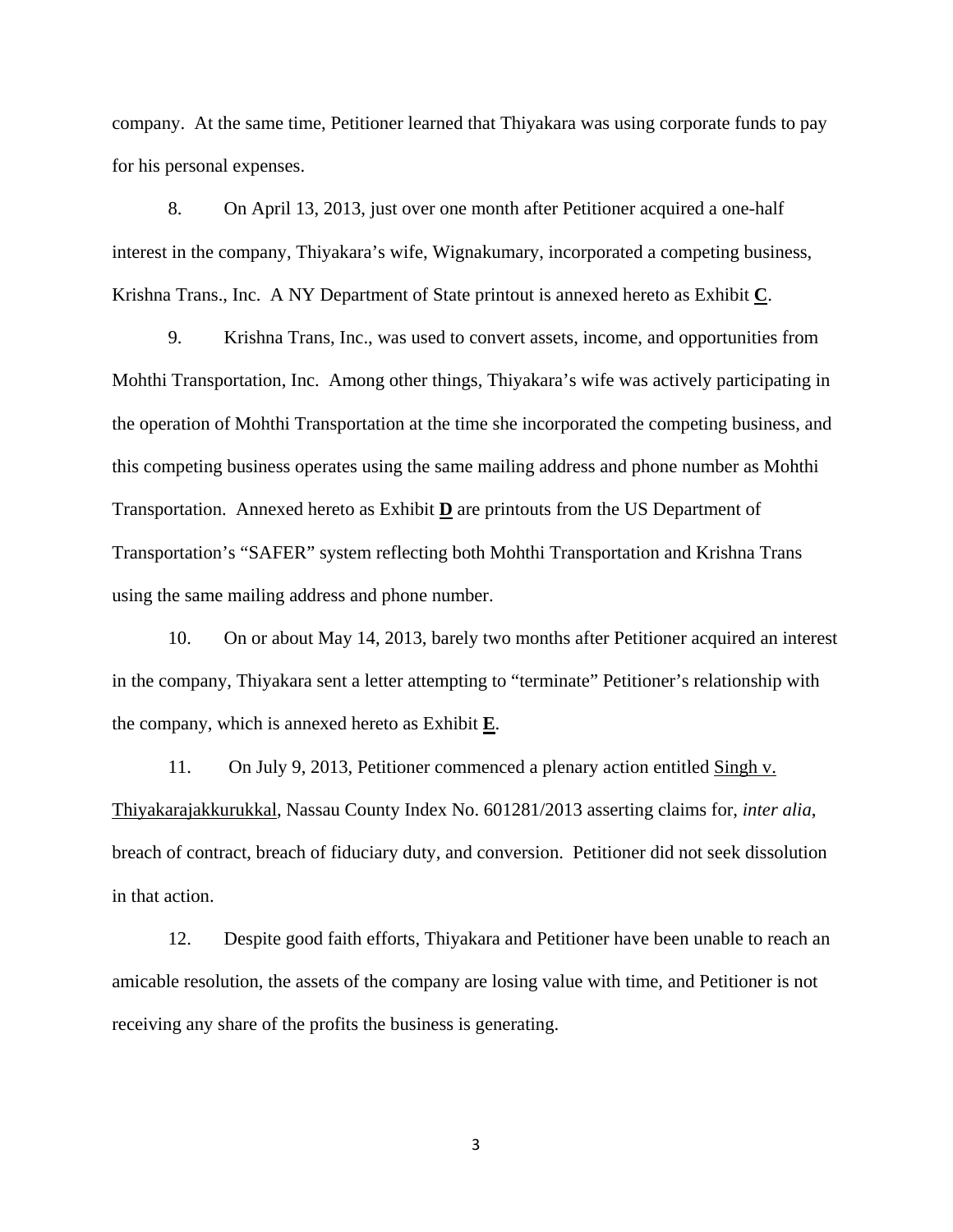WHEREFORE, it is respectfully requested that an Order be issued:

A. Dissolving MOHTHI TRANSPORTATION, INC.;

- B. Appointing a receiver for the purpose of marshalling and liquidating all assets of MOHTHI TRANSPORTATION, INC., and paying all creditors thereof;
- C. Distributing all net assets of MOHTHI TRANSPORTATION, INC., after payment of creditors, expenses, and receivership fees, between the shareholders thereof;
- D. Assessing damages and/or surcharges against MOHANAROOBAN THIYAKARAJAKKURUKKAL, payable from MOHANAROOBAN THIYAKARAJAKKURUKKAL share of any net assets of MOHTHI TRANSPORATION for breach of fiduciary duty, conversion of corporate assets, waste of corporate assets, or such other matters as the Court may deem appropriate; and
- E. Entering a money Judgment against MOHANAROOBAN THIYAKARAJAKKURUKKAL, in favor of DALBARA SINGH, for any damages and/or surcharges for which there are insufficient assets of the corporation to satisfy;
- F. Together with such other and further relief in Petitioner's favor as is deemed just, equitable, and proper.

Dated: February 2, 2014

Respectfully submitted,

Scott J. Kreppein, Esq.

**QUATELA, HARGRAVES & MARI PLLC** 888 Veterans Memorial Hwy, Suite 530 Hauppauge, NY 11788 Phone: 631-482-9700 Fax: 631-482-9707